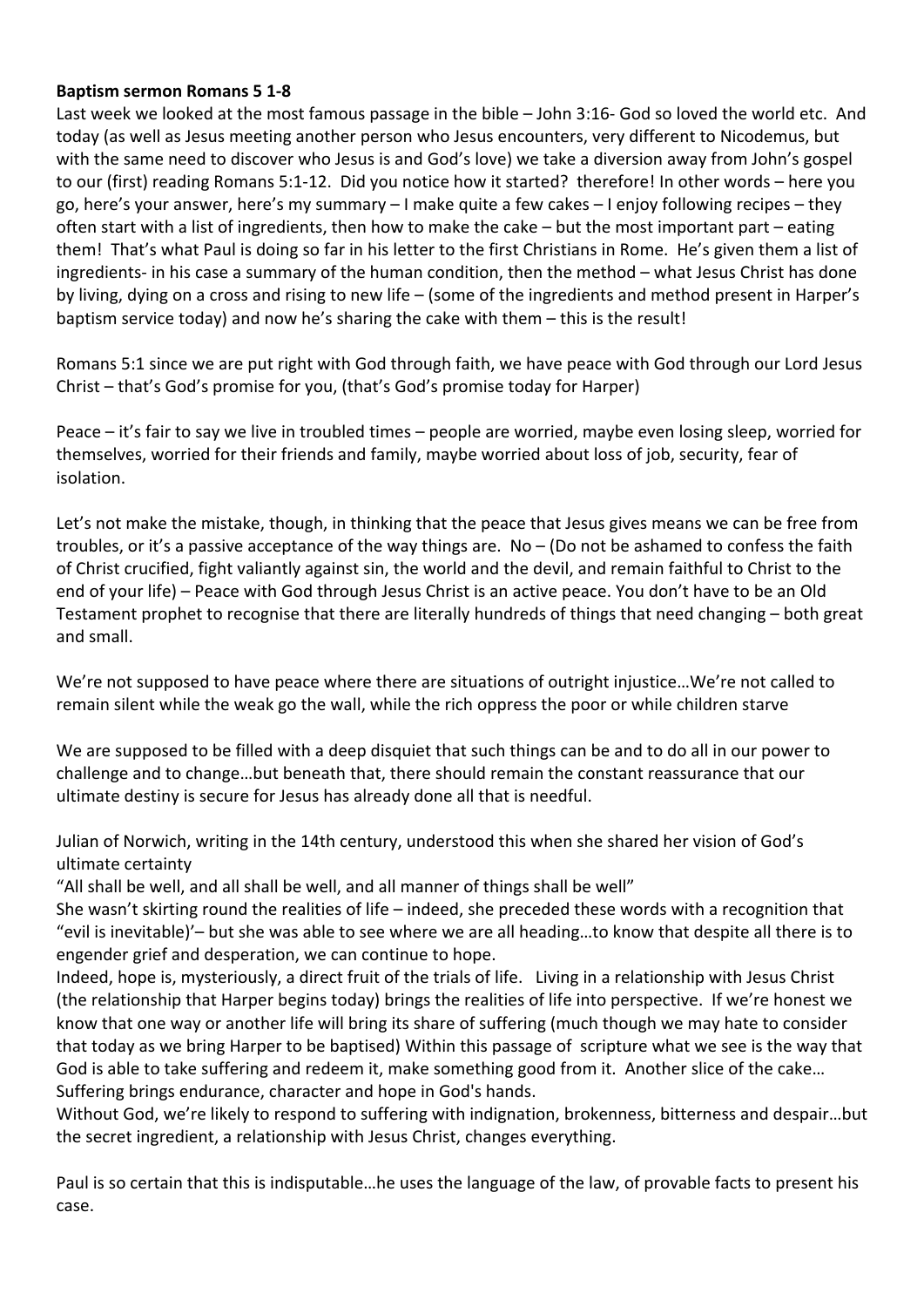God wants to prove his love for us. (and today Harper is our visual aid of that love. In a few moments, I will,trace the sign of the cross on her forehead. . this is an invisible label, establishing beyond dispute just who we belong to….From our baptism onwards, we belong to God; and as adults we are called to say 'yes' to that love, just as Harper's parents and godparents will say that yes in the words of promise and commitments soon.

That invisible sign isn't any sign, it's the sign of the cross. Jesus's open arms were a hug that encompasses the whole of the world and everyone who has ever lived in it…. Remember that favourite verse John 3:16 from last week- God loved the world so much that he gave his one and only son, that whoever believes in him will have eternal life. If you don't know that truth for yourself yet, why not let today be the day you say yes to God in Jesus?

Whenever we see a cross, see it as a sign of just how much God loves you, Harper, Emily, Sam…

We all know that there is nothing like being loved to inspire us to love in return....and when we see Christ on the cross, it reminds us just how loved and loveable we are to God…which inspires us to love in return.

In the words of Paul in our bible reading "God's love poured into our hearts…" God's love changes everything…God's love shown in the waters of baptism. When I was a curate, I baptised a toddler named Dylan.

(Now, I'll only use a small amount of water to baptise Harper, but the word baptise means to completely cover, immerse in, overwhelm with. But not water, but God – his love poured out through the person of the Holy Spirit -the life of God poured over her.

When I poured the first polite trickle over his head, he began to suspect that I didn't actually

If the waters of baptism represent God's love poured into our hearts through the Holy Spirit, then that is in no way a retrained, polite, church of England dribble

Rather it's a torrent…something overwhelming that can flood every corner, sweep us off our feet, change the whole landscape of our lives forever.

(woman at the well)

That overwhelming tide doesn't depend on our love for God. It doesn't depend on our response [(though the baptism service represents the very first step in a life time of response to God's love, and as mature adults we do need to respond)

God won't love Harper more when we've brought her to Baptism and declared her formally part of God's family…He already loves her completely and totally, as if she was the only baby there had ever been for God to love.

Actually, that's how God feels about you too – just pause and hear that again.

There's nothing the world you can do to make God love you more, or to make God love you less. God just loves you, because that's what and who God is. God is love.

But God calls us, calls you, to respond…

…We are called, invited, to respond of course…to live lives so full of love that we ourselves, with all our doubts, all our imperfections, all our uncertainties, can become Good News for our world…Good news of the God who loves us.